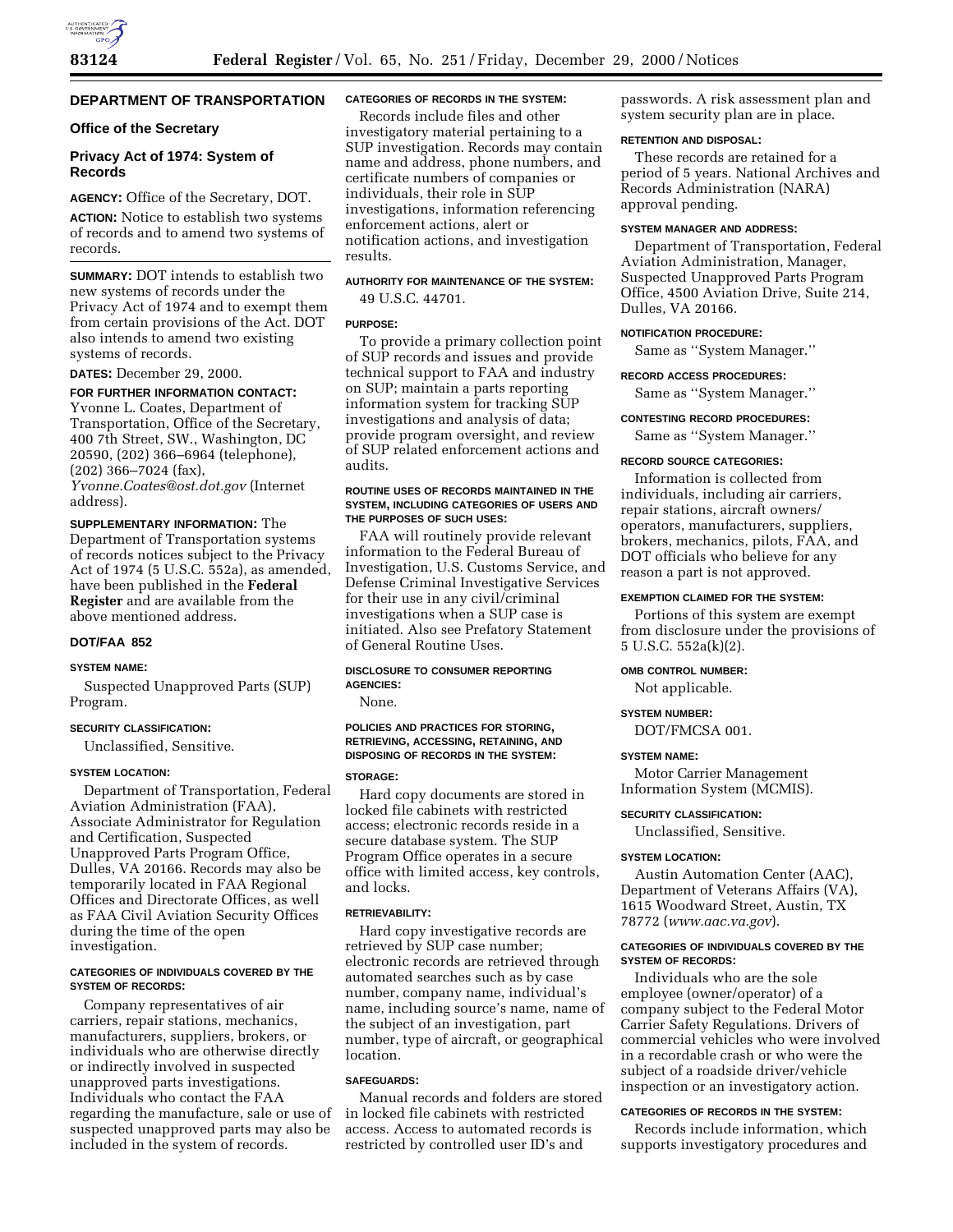enforcement actions. Company operation records are identified by legal name, trade name, physical and mailing addresses, USDOT number, MC or MX number, Dun & Bradstreet number and Tax Identification Number which, in the case of an owner/operator, is the individual's Social Security Number. Drivers and co-drivers are identified by name, date of birth, license number and license State. Inspection records include violations of applicable Federal and State laws that were discovered during an inspection. Information maintained in the MCMIS includes demographic and safety performance information on approximately 600,000 interstate and foreign motor carriers and hazardous material shippers operating in the United States. Additionally, information on intrastate carriers is being added to MCMIS as States move toward use of a single USDOT number to identify all motor carriers.

Data in MCMIS include:

Motor Carrier Identification (Census)—This data includes the USDOT number, carrier identification, carrier address, type and size of operation, commodities carried, as well as other characteristics of the operation. Approximately 50,000 new entities are added to the census file annually.

Driver/Vehicle Inspection Data—This data is collected during roadside inspections of drivers and vehicles. Violations of safety regulations governing the driver, the vehicle and those specifically related to the transportation of hazardous materials are included. The majority of driver/ vehicle inspections are conducted by State officers. Approximately 2 million inspections of motor carriers' drivers and vehicles operating in interstate commerce and 300,000 inspections of motor carriers operating intrastate are entered into MCMIS annually.

Crashes—This data is collected from State and local police crash reports. Approximately 100,000 truck and bus crashes are entered into MCMIS annually.

Reviews and Ratings—This data is collected during on-site reviews of motor carrier and hazardous material shipper operations. Information from these reviews is used to determine a safety fitness rating (Satisfactory, Conditional, Unsatisfactory) which is posted in the MCMIS. Over 130,000 motor carriers are currently rated and approximately 10,000 more are added every year.

Enforcement—The MCMIS contains key information about each enforcement case conducted against a company, including types of violations and fines assessed. It is estimated that information on about 2,000 new cases is received annually.

## **AUTHORITY FOR MAINTENANCE OF THE SYSTEM:**

49 U.S.C. 502, 504, 506, and 508; and 49 CFR 1.73.

#### **PURPOSE:**

To provide a central collection point for records on motor carriers and hazardous material shippers which allows for the analysis of safety-related data needed to administer and manage the FMCSA's motor carrier safety program.

#### **ROUTINE USES OF RECORDS MAINTAINED IN THE SYSTEM, INCLUDING CATEGORIES OF USERS AND THE PURPOSES OF SUCH USES:**

Information may be shared with Federal, State, and local governments, contractors involved in system support and maintenance, and Motor Carrier Safety Assistance Program (MCSAP) participants and grantees for use in support of commercial motor vehicle safety. See Prefatory Statement of General Routine Uses.

# **DISCLOSURE TO CONSUMER REPORTING AGENCIES:**

None.

**POLICIES AND PRACTICES FOR STORING, RETRIEVING, ACCESSING, RETAINING, AND DISPOSING OF RECORDS IN THE SYSTEM:**

# **STORAGE:**

MCMIS records are stored in an automated system operated and maintained at the AAC.

## **RETRIEVABILITY:**

Electronic records can be retrieved through automated searches on information, such as, company name, company's tax identification number, driver's name, driver's date of birth, driver's license number, geographical location, or various other means.

# **SAFEGUARDS:**

The MCMIS falls under the guidelines of the AAC in Austin, TX. This facility has it's own approved System Security Plan which provides that:

The system will be maintained in a secure computer room with access restricted to authorized personnel.

Access to the building must be authorized and is limited.

Access will be controlled by requiring that users provide a valid account name and password. The MCMIS contains a function that tracks system usage for other authorized users. MCMIS will require users to change access control identifiers at periodic intervals.

The Federal Motor Carrier Safety Administration will operate the MCMIS in accordance with the Federal security

regulations, policy, procedures, standards and guidance for implementing the Automated Information System Security Program.

Only authorized U.S. and State Government personnel and contractors conducting system support or maintenance may access MCMIS records.

Access to records is password protected and the scope of access for each password is limited to the official need of each individual authorized access.

Additional protection is afforded by the use of password security, data encryption, and the use of a secure network.

#### **RETENTION AND DISPOSAL:**

Computerized database with daily backups performed automatically. Master Files are NARA historical copies, which are permanent. Annual transfers occur at end of each fiscal year. Agency master files are destroyed after six years.

#### **SYSTEM MANAGER AND ADDRESS:**

Department of Transportation, Federal Motor Carrier Safety Administration, Division Chief, Information Systems Division, 400 7th Street, SW., Washington, DC 20590.

# **NOTIFICATION PROCEDURE:**

Same as ''System Manager.''

## **RECORD ACCESS PROCEDURES:**

Same as ''System Manager.''

#### **CONTESTING RECORD PROCEDURES:**

Same as ''System Manager.''

## **RECORD SOURCE CATEGORIES:**

Driver information is recorded as a result of roadside driver/vehicle inspections and crash reports submitted by State and local law enforcement agencies and investigations performed by State and Federal investigators. MCMIS is constantly being updated as States and FMCSA field offices forward safety information to the MCMIS soon after it has been accumulated and processed in their local information systems.

#### **EXEMPTIONS CLAIMED FOR THE SYSTEM:**

Portions of this system are exempt from disclosure under the provisions of 5 U.S.C. 552a(k)(2).

## **OMB CONTROL NUMBER:**

The Federal Motor Carrier Safety Administration has received approval from the Office of Management and Budget (OMB) for each collection of information it conducts and requires pursuant to OMB No. 2126–0013, Motor Carrier Identification Report